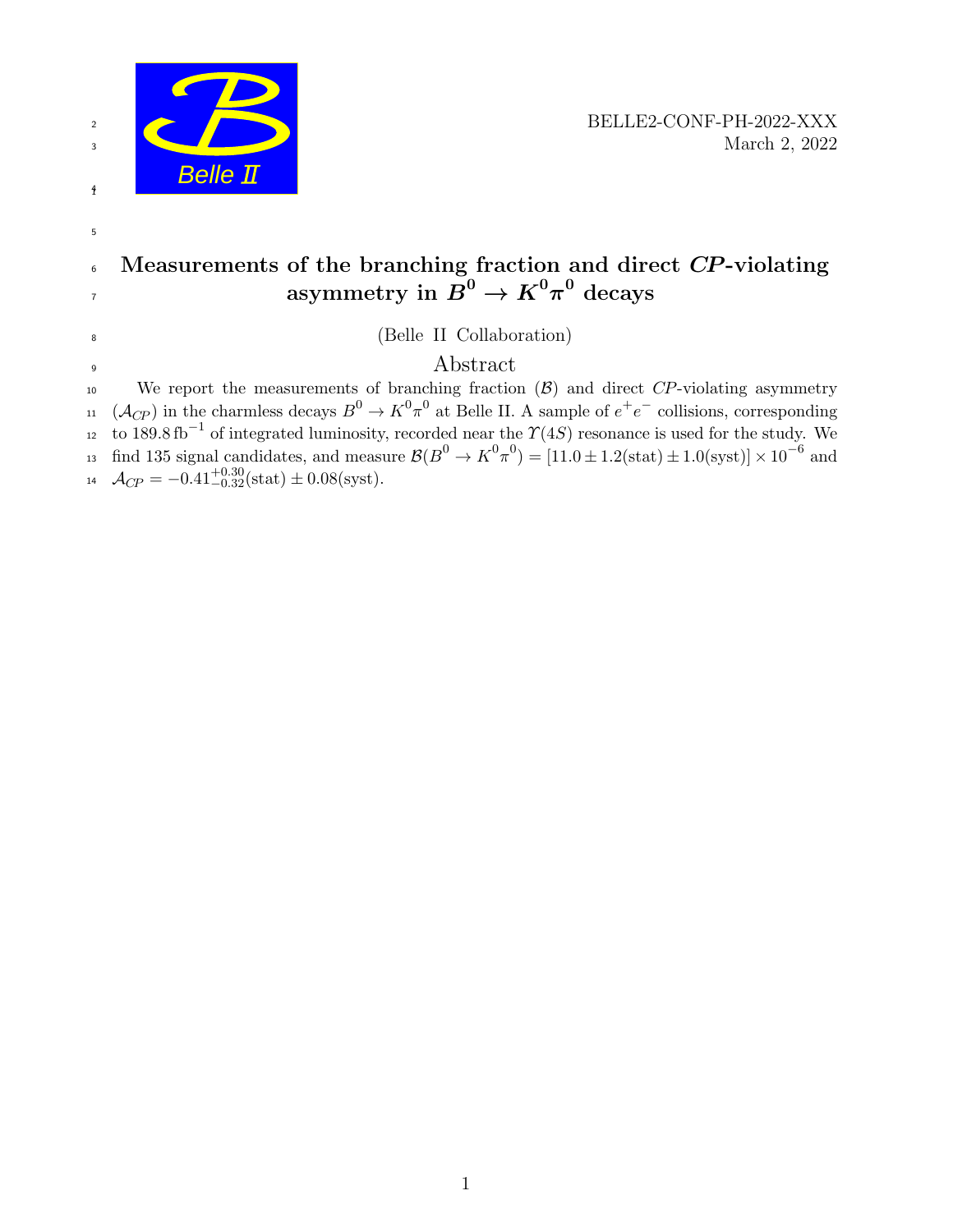#### 15 1. INTRODUCTION

 Decays mediated by flavour-changing neutral current transitions are suppressed in the standard model (SM) and provide an indirect route to search for beyond-the-SM physics. The latter is accomplished via a consistency check between measurements and corresponding theory predictions since new particles may enter the quantum loop [\[1\]](#page-11-0). Within the SM, CP violation arises due to an irreducible phase in the Cabibbo-Kobayashi-Maskawa (CKM) 21 matrix [\[2\]](#page-11-1). At an  $e^+e^-$  flavor-factory experiment such as Belle II, neutral B meson pairs are coherently produced in the process  $e^+e^- \to \gamma(4S) \to B^0 \overline{B}^0$ . When one of these B 23 mesons decays to a CP eigenstate  $f_{CP}$  and the other to a flavor-specific final state  $f_{\text{tag}}$ , the time-dependent decay rate is given as

<span id="page-1-0"></span>
$$
\mathcal{P}(\Delta t) = \frac{e^{-|\Delta t|/\tau_B 0}}{4\tau_B^0} [1 + q\{\mathcal{A}\cos(\Delta m_d \Delta t) + \mathcal{S}\sin(\Delta m_d \Delta t)\}],\tag{1}
$$

<sub>25</sub> where  $\Delta t = t_{CP} - t_{\text{tag}}$  is the proper time difference between the decay into  $f_{CP}$  and  $f_{\text{tag}}$ , q <sup>26</sup> is the flavor of  $f_{\text{tag}}$  being +1 (-1) for the  $B^0$  ( $\overline{B}^0$ ) decay to  $f_{\text{tag}}$ ,  $\Delta m_d$  is the  $B^0$ - $\overline{B}^0$  mixing <sup>27</sup> frequency, and  $\tau_{B^0}$  is the  $B^0$  lifetime. The quantity A is a measure of direct CP violation, and S denotes  $\overline{CP}$  violation due to interference between decays with and without  $B^0$ - $\overline{B}^0$ 28 <sup>29</sup> mixing.

30 The CKM and color suppression of the tree-level  $b \to su\overline{u}$  transition means that the  $B^0 \to$ <sup>31</sup>  $K_s^0 \pi^0$  decays are dominated by the top-quark mediated  $b \to s d \bar{d}$  loop diagram, which carries <sup>32</sup> a weak phase  $\arg(V_{tb}V_{ts}^*)$ ;  $V_{ij}$  denote the CKM matrix elements. If subleading contributions as are small,  $\mathcal{S}_{K^0_S\pi^0}$  is expected to be equal to  $\sin 2\phi_1$  and  $\mathcal{A}_{K^0_S\pi^0} \approx 0$ . Therefore, a precise 34 measurement of the direct CP asymmetry (A) and branching fraction  $(\mathcal{B})$  in this decay 35 channel represents an important consistency test of the SM. Furthermore,  $B^0 \to K_s^0 \pi^0$  is a <sup>36</sup> key component in improving the sensitivity of an isospin sum-rule proposed by Gronau [\[3\]](#page-11-2). <sup>37</sup> The sum rule, given by

$$
I_{K\pi} = \mathcal{A}_{K^{+}\pi^{-}} + \mathcal{A}_{K^{0}\pi^{+}} \frac{\mathcal{B}(K^{0}\pi^{+})}{\mathcal{B}(K^{+}\pi^{-})} \frac{\tau_{B^{0}}}{\tau_{B^{+}}} - 2\mathcal{A}_{K^{+}\pi^{0}} \frac{\mathcal{B}(K^{+}\pi^{0})}{\mathcal{B}(K^{+}\pi^{-})} \frac{\tau_{B^{0}}}{\tau_{B^{+}}} - 2\mathcal{A}_{K^{0}\pi^{0}} \frac{\mathcal{B}(K^{0}\pi^{0})}{\mathcal{B}(K^{+}\pi^{-})} = 0, (2)
$$

38 properly accounts for subleading amplitudes by combining the  $\beta$  and  $\mathcal A$  values measured <sup>39</sup> in B decays to all four  $K\pi$  final states:  $K^+\pi^-$ ,  $K^0\pi^+$ ,  $K^+\pi^0$ , and  $K^0\pi^0$ . The rule offers a 40 stringent null test of the SM. The impact of Belle II's inputs on the  $I_{K_{\pi}}$  determination [\[4\]](#page-11-3) <sup>41</sup> is evident from Fig. [1](#page-2-0) with the dominant uncertainty arising from the  $A_{K^0\pi^0}$  measurement. <sup>42</sup> Previous measurements of CP violation in  $B^0 \to K^0 \pi^0$  decay have been reported by Belle <sup>43</sup> and BaBar [\[5](#page-11-4)[–8\]](#page-11-5). With the data size anticipated at Belle II, we expect to have significantly <sup>44</sup> smaller uncertainties compared to what Belle and BaBar have achieved for these quantities. 45 In this document, we report the measurements of  $\mathcal{B}$  and  $\mathcal{A}_{CP}$  in  $B^0 \to K^0 \pi^0$  decays <sup>46</sup> at Belle II conducted using a time-dependent analysis framework. Owing to the limited 47 statistics, we are unable to simultaneously measure  $\mathcal{A}_{CP}$  and  $\mathcal{S}_{CP}$ ; instead we fix the latter <sup>48</sup> to its world-average value [\[9\]](#page-11-6).

### 49 2. THE BELLE II DETECTOR AND DATA SAMPLES

 $_{50}$  Belle II [\[10\]](#page-11-7) is a particle spectrometer with almost  $4\pi$  solid-angle coverage, designed  $\mu$  to reconstruct the final-state particles of  $e^+e^-$  collisions produced by the SuperKEKB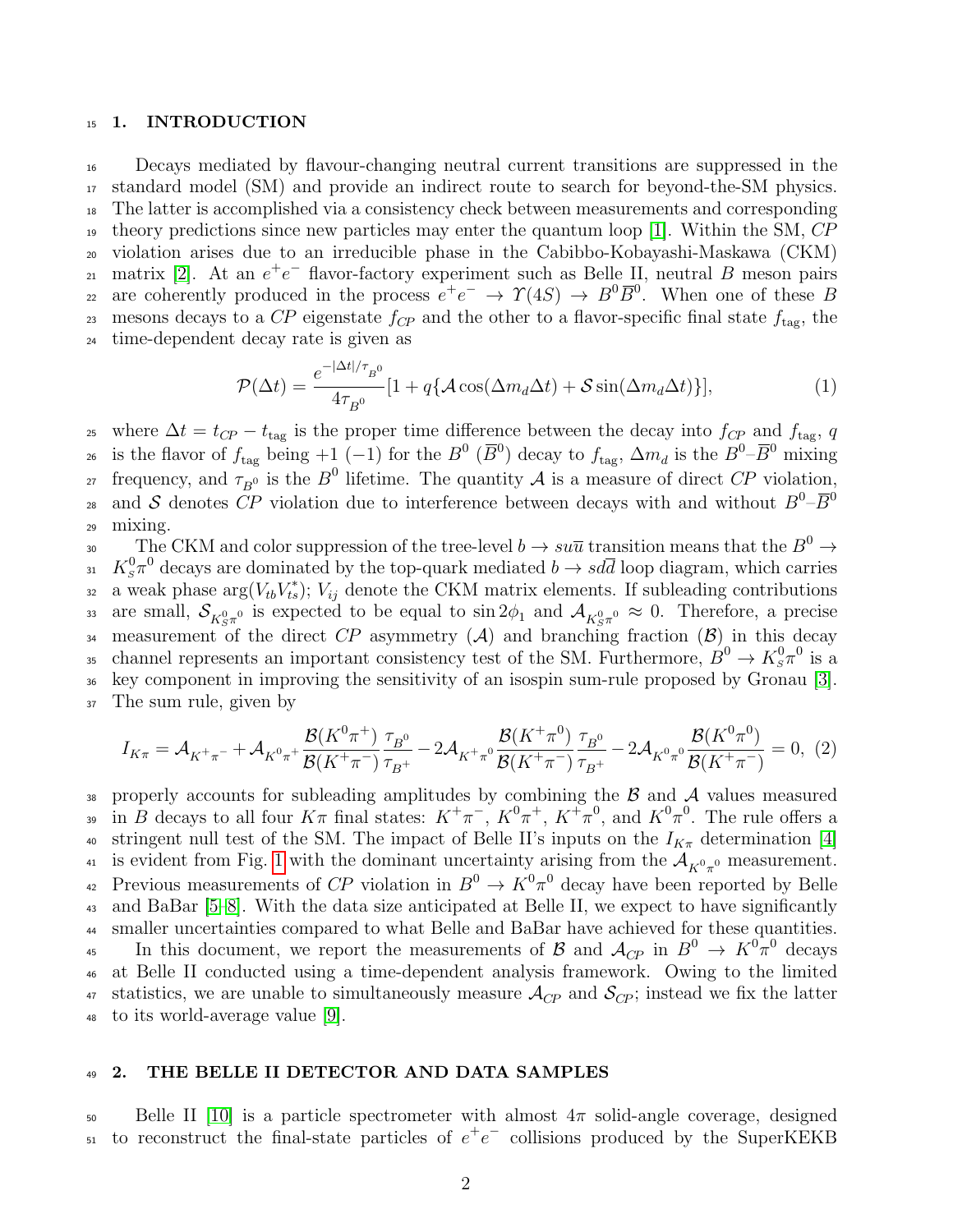

<span id="page-2-0"></span>FIG. 1. The projected uncertainty on  $I_{K\pi}$  with and without Belle II inputs.

 asymmetric-energy collider [\[11\]](#page-11-8), located at the KEK laboratory in Tsukuba, Japan. The energies of the electron and positron beams are 7 GeV and 4 GeV, respectively. Belle II <sub>54</sub> comprises several subdetectors surrounding the interaction point in a cylindrical geometry. The innermost subdetector is the vertex detector (VXD), which uses position-sensitive sil- icon layers to sample the trajectories of charged particles (tracks) in the vicinity of the interaction region to extrapolate the decay positions of their long-lived parent particles. The VXD includes two inner layers of DEPFET-based pixel sensors and four outer layers <sub>59</sub> of double-sided silicon microstrip sensors. The second pixel layer is currently incomplete covering only one sixth of the azimuthal angle. Charged-particle momenta and charges are measured by a large-radius, helium-ethane, small-cell central drift chamber (CDC), which also offers charged-particle-identification information via a measurement of specific ioniza- tion. A Cherenkov-light angle and time-of-propagation (TOP) detector surrounding the CDC provides charged-particle identification in the central detector volume, supplemented by proximity-focusing, aerogel, ring-imaging Cherenkov (ARICH) detectors in the forward region with respect to the electron beam. A CsI(Tl)-crystal electromagnetic calorimeter  $67 \times$  (ECL) provides electron-energy measurements and photon reconstruction. A solenoid sur- rounding the calorimeter generates a uniform axial 1.5 T magnetic field filling its inner volume. Layers of plastic scintillators and resistive-plate chambers, interspersed between <sup>70</sup> the magnetic flux-return iron plates, allow for the identification of  $K<sub>L</sub><sup>0</sup>$  and muons. The subdetectors most relevant for this study are the VXD, CDC, and ECL.

 The data sample used in the study consists of all good-quality runs collected at a center- $\tau_3$  of-mass (CM) energy at the  $\Upsilon(4S)$  resonance, corresponding to an integrated luminosity of  $74 \quad 189.8 \text{ fb}^{-1}$ . We use Monte Carlo (MC) simulated data to optimize the event selection and study possible background contributions. We use signal-only simulated data to determine the signal models and estimate the selection efficiency. The so-called generic MC sample <sup>77</sup> consists of simulated events that include  $q\bar{q}$  ( $q = u, d, s, c$ ),  $B^0\bar{B}^0$  and  $B^+B^-$  events in <sup>78</sup> realistic proportions, corresponding to more than 10 times that of the  $\Upsilon(4S)$  data. The latter sample is used to study background and make comparisons with the data. The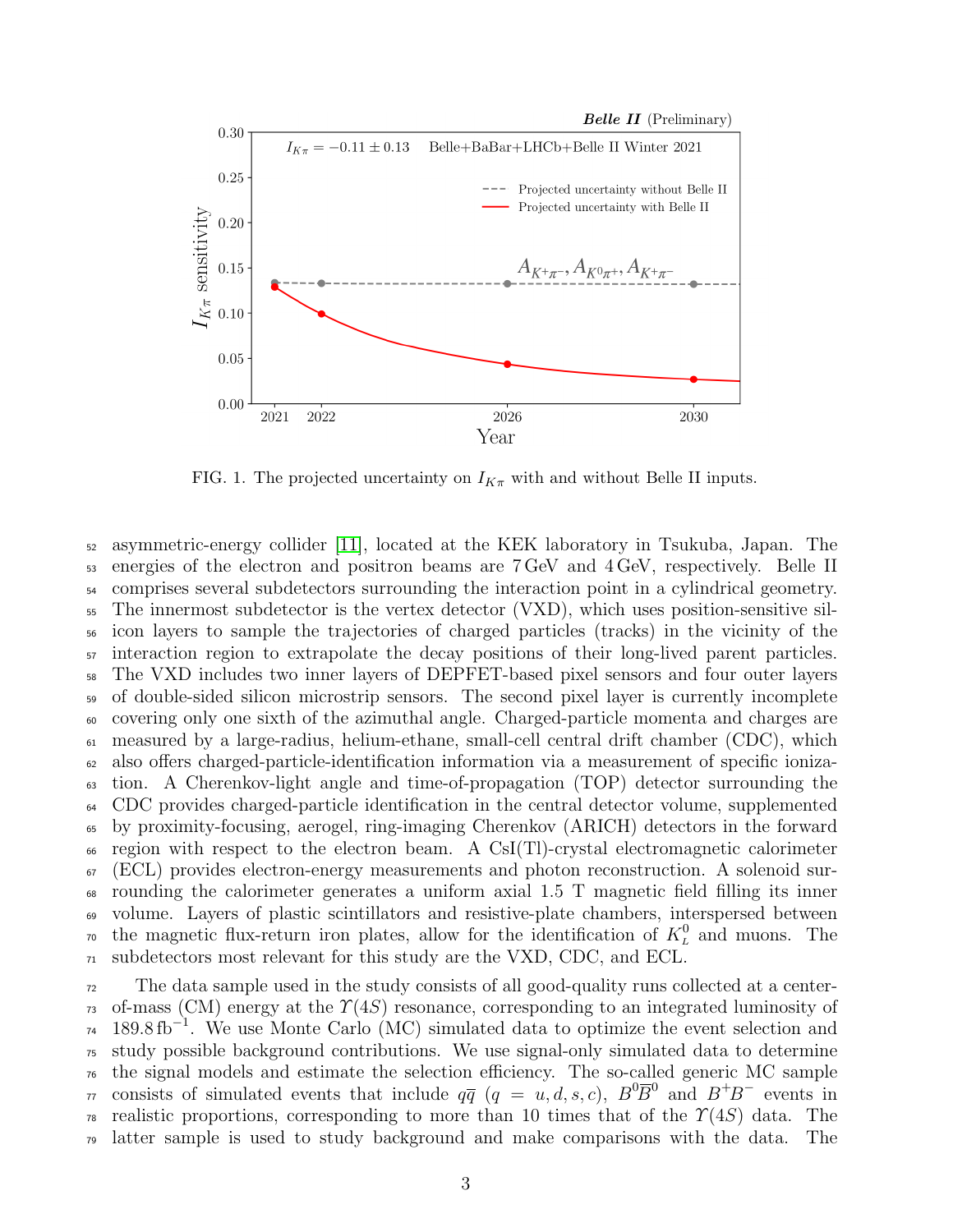<sup>80</sup> B−meson decays are simulated with the EvtGen generator [\[12\]](#page-11-9) and the effect of final-state <sup>81</sup> electromagnetic radiation is simulated by the Photos package [\[13\]](#page-11-10). The simulation of the s continuum  $e^+e^- \rightarrow q\bar{q}$  background process is carried out with the KKMC generator [\[14\]](#page-11-11) <sup>83</sup> interfaced to Pythia [\[15\]](#page-11-12). The interactions of particles with the detector are simulated using  $_{84}$  Geant 4 [\[16\]](#page-11-13).

### 85 3. RECONSTRUCTION AND SELECTION

<sup>86</sup> Charged particle tracks are reconstructed with the SVD and CDC. Photons are identified as isolated ECL clusters that are not matched to any charged particle track. The  $K_s^0$ 87 88 candidates are reconstructed from pairs of oppositely charged tracks having invariant mass between 482 and 513 MeV/ $c^2$ . We reconstruct  $\pi^0$  candidates from pairs of photons that have <sup>90</sup> energies larger than the thresholds of 80 and 223 MeV for final-state photons detected in <sup>91</sup> the barrel and endcap, respectively, of the ECL. The selection also requires  $\pi^0$  mass to lie between 119 and 150 MeV/ $c^2$  and the absolute cosine of the  $\pi^0$  helicity angle to be less than 93 0.953. These criteria suppress contributions from misreconstructed  $\pi^0$  candidates.

<sup>94</sup> The B-meson candidate is reconstructed by combining a  $K_s^0$  with a  $\pi^0$  candidate. For <sup>95</sup> this purpose, we use two kinematic variables: the beam-energy-constrained mass  $(M_{\text{bc}})$  and 96 the energy difference  $(\Delta E)$ , defined as

$$
M_{\rm bc} = \sqrt{E_{\rm beam}^2 - \vec{p}_B^2},
$$
  
\n
$$
\Delta E = E_B - E_{\rm beam},
$$
\n(3)

97 where  $E_{\text{beam}}$  is the beam energy,  $E_B$  and  $\vec{p}_B$  are respectively the reconstructed energy and  $98$  momentum of the  $B$  meson; all calculated in the CM frame. We retain candidate events  $\text{s}$  satisfying  $|\Delta E| < 0.3 \, \text{ GeV}$  and  $5.24 < M_{\text{bc}} < 5.29 \, \text{ GeV}/c^2$ .

100 The presence of a high momentum  $\pi^0$  causes a nontrivial correlation between  $\Delta E$  and  $101 M_{\rm bc}$  owing to the shower leakage of final-state photons. To minimize the impact of such  $\alpha$  correlation, we introduce a modified  $M'_{\text{bc}}$ , calculated from the beam energy and momenta of <sup>103</sup> final-state particles as:

$$
M'_{\rm bc} = \sqrt{E_{\rm beam}^2 - \left(\vec{p}_{K_S^0} + \frac{\vec{p}_{\pi^0}}{|\vec{p}_{\pi^0}|} \sqrt{(E_{\rm beam} - E_{K_S^0})^2 - m_{\pi^0}^2}\right)^2},\tag{4}
$$

<sup>104</sup> where all kinematic quantities are calculated in the CM frame. We find that the linear <sup>105</sup> correlation coefficient has been reduced for all event categories with the introduction of the  $_{106}$  modified  $M'_{\text{bc}}$ , which we will refer to as just  $M_{\text{bc}}$  henceforth in this document. As shown in  $_{107}$  Eq. [\(1\)](#page-1-0), one of the most important parameters to estimate the decay rate is  $\Delta t$ . It is found <sup>108</sup> that the error on it  $(\Delta t_{\rm err})$  has a significant tail (Fig. [2\)](#page-4-0), caused by the events with poor decay time resolution. We apply a selection  $\Delta t_{\rm err}$  < 2.5 ps to suppress such events.

The most dominant source of background is from  $e^+e^- \rightarrow q\overline{q}$   $(q = u, d, s, c)$  continuum <sup>112</sup> process. These events result in final-state particles collimated into two back-to-back jets, whereas those from  $e^+e^- \to \gamma(4S) \to \overline{BB}$  are uniformly distributed over the  $4\pi$  solid angle. <sup>114</sup> We exploit this difference in event topology to suppress the continuum background. We <sup>115</sup> combine a set of 39 variables, known to provide discrimination between B−meson signal <sup>116</sup> and continuum background, using a boosted decision tree (BDT) [\[17\]](#page-11-14) classifier. We use  $e^+e^- \rightarrow q\bar{q}$ ,  $B^0\bar{B}^0$  and  $B^+B^-$  MC events, each equivalent to an integrated luminosity of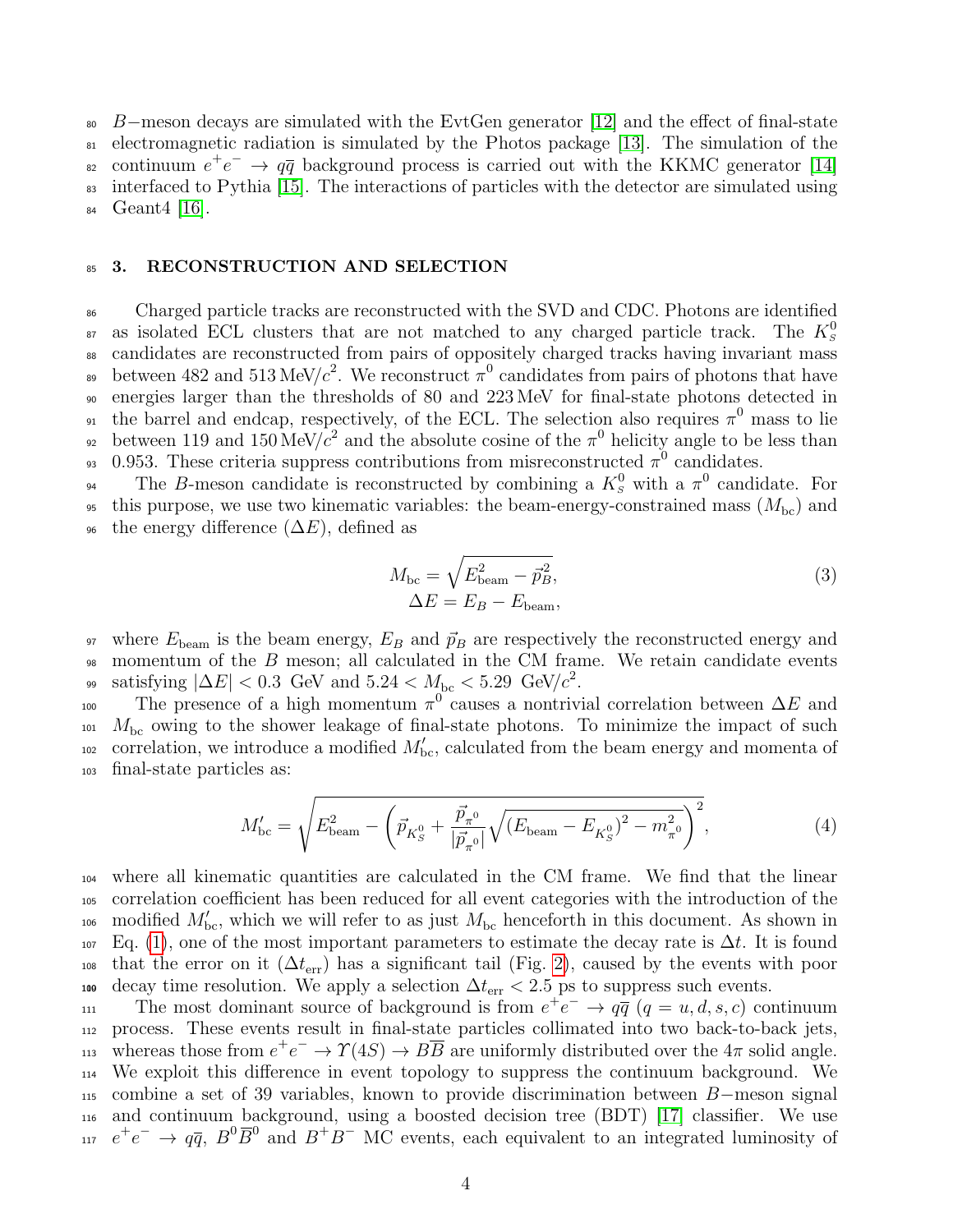

<span id="page-4-0"></span>FIG. 2. Distribution of  $\Delta t_{\text{err}}$ .

 $_{118}$  1 ab<sup>-1</sup>, for this purpose. The BDT output clearly discriminate the signal from background 119 events. As it is difficult to model the BDT output distribution  $(C_{\text{out}})$  analytically, we <sup>120</sup> translate it into a new variable:

$$
C'_{\text{out}} = \ln\left(\frac{C_{\text{out}} - C_{\text{out,min}}}{C_{\text{out,max}} - C_{\text{out}}}\right),\tag{5}
$$

<sup>121</sup> which can be parametrized by one or more Gaussian functions. Here,  $C_{\text{out,min}} = 0.6$  and  $122 \quad C_{\text{out,max}} \simeq 1.$  With the  $C_{\text{out,min}}$  criterion, we reject about 89% of the continuum background <sup>123</sup> at a 18% relative loss in signal efficiency.

 After the final selection and background suppression, we find that the number of B candidates per event is 1.009. The multiple candidates mostly arises due to a random combination of final-state particles. In order to find the best candidate in events with nultiple candidates, we first compare the  $\pi^0$  mass-constrained fit  $\chi^2$  probability (p-value). 128 The  $K^0_s$  vertex fit p-value is served as the second indicator of the validity of the candidate. The candidate with the larger p-value is retained as the best candidate in an event. This 130 method retains the correct  $B$  candidate out of the events with more than one  $B$  candidates 74% of the times. The efficiency of correctly reconstructed signal events after all the selection is found to be 12.3% and the fraction of self cross-feed (SCF) events are 1.5%. As the SCF fraction is small, we consider both correctly reconstructed and SCF events as part of the <sup>134</sup> signal.

The vertex position for the  $B^0 \to K^0_s \pi^0$  decay is reconstructed using charged pions from <sup>136</sup> the  $K_s^0$  decay and an IP constraint. The tag side vertex is obtained with well-reconstructed <sup>137</sup> tracks that are not assigned to the  $B^0 \to \tilde{K_S^0} \pi^0$  decay. The flavour of the tag side B meson <sup>138</sup> is determined from properties of particles that are not associated with the reconstructed <sup>139</sup>  $B^0 \to K^0_S \pi^0$  decays. We use the standard Belle II flavour tagging algorithm [\[18\]](#page-11-15) that gives 140 two parameters, the b-flavor charge, q and its quality factor, r. We get  $q = +1$  (-1) when the <sup>141</sup> tagged B meson is a  $B^0$  ( $\overline{B}^0$ ). The parameter r is an event-by-event, MC determined flavour-<sup>142</sup> tagging dilution factor that ranges from 0 (no flavour discrimination) to 1 (unambiguous <sup>143</sup> flavour assignment). Each event is divided into seven r regions. We also employ the r-bin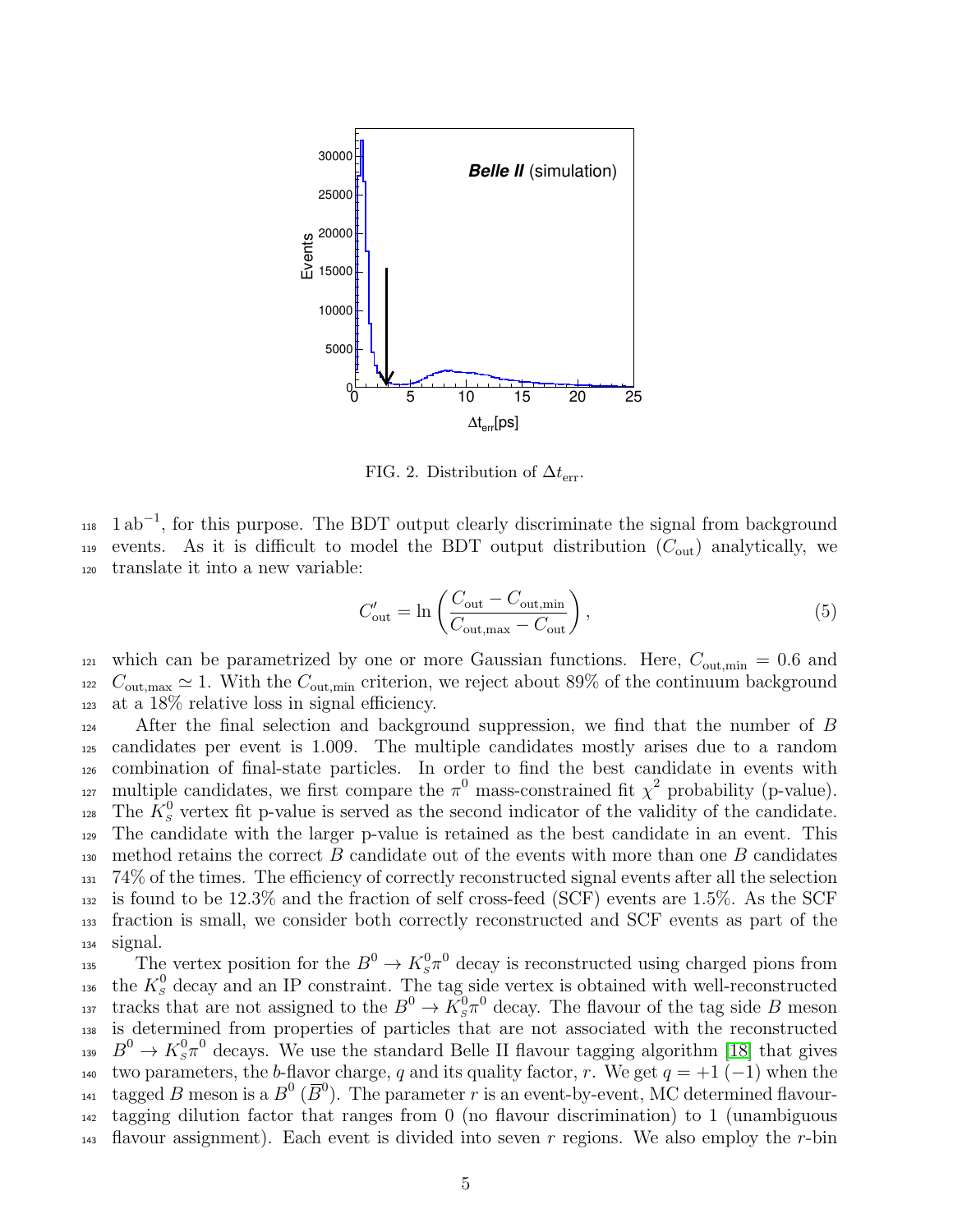dependent wrong tag fraction  $(w_r)$ , the difference in wrong tag fraction between  $B^0$  and  $\overline{B}^0$ 144 <sup>145</sup> ( $\Delta w_r$ ), tagging efficiency ( $\epsilon_r$ ), and tagging efficiency difference ( $\mu_r$ ) that are necessary to 146 extract  $\mathbb{CP}$  parameters in data.

### 147 4. SIGNAL EXTRACTION

<sup>148</sup> The signal yields are obtained from a four-dimensional (4D) unbinned extended maximumlikelihood fit to  $\Delta E$ ,  $M_{\text{bc}}$ ,  $C'_{\text{out}}$ , and  $\Delta t$ . For the signal component,  $\Delta E$  is modeled with <sup>150</sup> a sum of a Crystal Ball (CB) [\[19\]](#page-11-16) and a double Gaussian function with common mean, <sup>151</sup>  $M_{\rm bc}$  with a sum of CB and a Gaussian function, and  $C'_{\rm out}$  with a sum of bifurcated and <sup>152</sup> a Gaussian functions. The  $\Delta t$  PDF is given by Eq. [\(6\)](#page-5-0), where  $\mathcal{R}_{sig}$  is the proper time <sup>153</sup> resolution function composed of a sum of double Gaussian functions, which takes the finite <sup>154</sup> vertex resolution into account.

<span id="page-5-0"></span>
$$
P_{\text{sig}}(\Delta t, q) = \frac{e^{-|\Delta t|/\tau_{B^0}}}{4\tau_{B^0}} \{ [1 - q\Delta w_r + q\mu_r(1 - 2w_r)] + [q(1 - 2w_r) + \mu_r(1 - q\Delta w_r)] \quad (6)
$$

$$
(\mathcal{A}_{CP} \cos(\Delta m_d \Delta t) + \mathcal{S}_{CP} \sin(\Delta m_d \Delta t)) \} \otimes \mathcal{R}_{\text{sig}},
$$

155 where,  $w_r$  =wrong tag fraction,  $\Delta w_r$ =wrong tag fraction difference,  $\mu_r$ = tag efficiency dif-156 ference,  $\tau_{B^0} = 1.520$  ps and  $\Delta m_d = 0.507$  ps<sup>-1</sup>. For the continuum background component, 157 a linear function is used to model  $\Delta E$ , an ARGUS function [\[20\]](#page-11-17) is used for  $M_{\text{bc}}$ , and a sum <sup>158</sup> of asymmetric and symmetric Gaussian functions is used to model  $C'_{\text{out}}$ . The continuum  $\Delta t$  distribution is modeled with an exponential function convolved with a Gaussian for the <sup>160</sup> outlier; for resolution function  $(\mathcal{R}_{q\bar{q}})$  we use sum of double Gaussian. For the  $B\overline{B}$  back-<sup>161</sup> ground component, a two-dimensional Kernel estimation PDF [\[21\]](#page-11-18) is used to model both  $\Delta E$  and  $M_{\rm bc}$  distributions, and a sum of bifurcated and a Gaussian functions is used to <sup>163</sup> model  $C'_{\text{out}}$ . The  $\Delta t$  distribution for the  $B\overline{B}$  component is modeled with an exponential <sup>164</sup> function convolved with a Gaussian for outlier; for resolution function  $(\mathcal{R}_{\mathcal{B}\bar{\mathcal{B}}})$  we use sum <sup>165</sup> of double Gaussian. The signal PDF shapes are fixed to the values determined from a  $q \cdot r$ <sup>166</sup> binned signal MC fit. The BB background shape are fixed from the overall MC fit. For <sup>167</sup> the continuum background component we float the PDF shape parameters over the  $q \cdot r$ 168 bin. The free parameters in the final fit are the signal yield,  $\mathcal{A}_{CP}$ , (Gaussian-constrained) <sup>169</sup> BB background yield, continuum background yield,  $\Delta E$  slope, Argus parameter and  $C'_{\text{out}}$ 170 relative width for the  $q\bar{q}$  component. The  $\mathcal{S}_{CP}$  value fixed to the world avarage value. We <sup>171</sup> correct the  $\Delta E$ ,  $M_{\text{bc}}$  and  $C'_{\text{out}}$  PDF shapes for possible data-MC differences, according to 172 the values obtained with a high-statistic control sample of  $B^+ \to \overline{D}^0 (\to K^+ \pi^- \pi^0) \pi^+$ .

<sup>173</sup> We use a high-statistic control sample  $B^0 \to J/\psi K^0_s$  to validate our time-dependent <sup>174</sup> analysis framework. To mimic the signal decay, we do not vertex the two charged leptons <sup>175</sup> coming from the  $J/\psi$  decay. The obtained values of the  $B^0$  lifetime,  $\mathcal{A}_{CP}$  and  $\mathcal{S}_{CP}$  are found <sup>176</sup> to be consistent with the PDG values. The same control sample is also used to correct the  $_{177}$   $\Delta t$  PDF shape parameters for possible data-MC differences.

 $F_{178}$  Figure [3](#page-6-0) shows the signal-enhanced projections for the q·r-integrated 4D fit. The obtained  $\mu_{179}$  signal yield is  $135^{+16}_{-15}$ , where the quoted uncertainty is statistical only. We also obtain  $2214_{-48}^{+49}$  events for  $q\bar{q}$  and  $44 \pm 5$  events for BB backgrounds. The obtained  $B^0 \to K^0 \pi^0$ 180  $_{181}$  branching fraction is  $(11.0 \pm 1.2 \pm 1.0) \times 10^{-6}$ , where the first uncertainty is statistical and  $182$  the second is systematic (described below). The measured direct CP-violating asymmetry 183 is  $\mathcal{A}_{CP} = -0.41_{-0.32}^{+0.30}(\text{stat}) \pm 0.08(\text{syst})$ . This is an improved measurement of  $\mathcal{B}$  and  $\mathcal{A}_{CP}$  in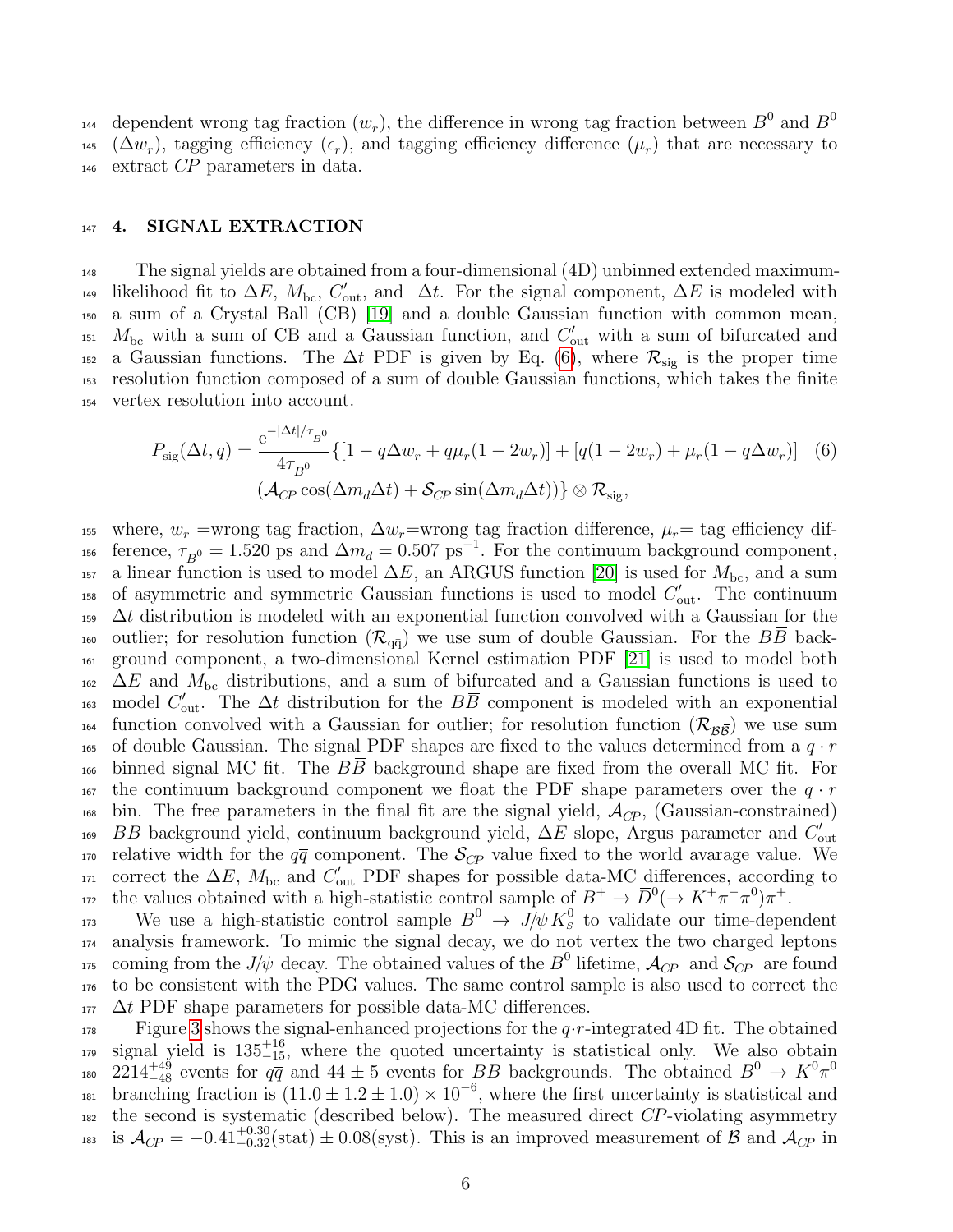<sup>184</sup>  $B^0 \to K^0 \pi^0$  decays compared to the previous Belle II result [\[22\]](#page-11-19) where a time-integrated 185 study was performed to extract the  $\mathcal{A}_{CP}$  value.



<span id="page-6-0"></span>FIG. 3. Signal enhanced 4D fit projections for  $q \cdot r$  integrated sample.

### 186 5. SYSTEMATIC UNCERTAINTIES

 We consider systematic uncertainties arising from several potential sources. Summary of systematic uncertainties contributing to the branching fraction and CP asymmetry param- eters are reported in Table [I](#page-8-0) and [II,](#page-9-0) respectively. We assume the sources to be independent and add them in quadrature to get the total systematic uncertainty.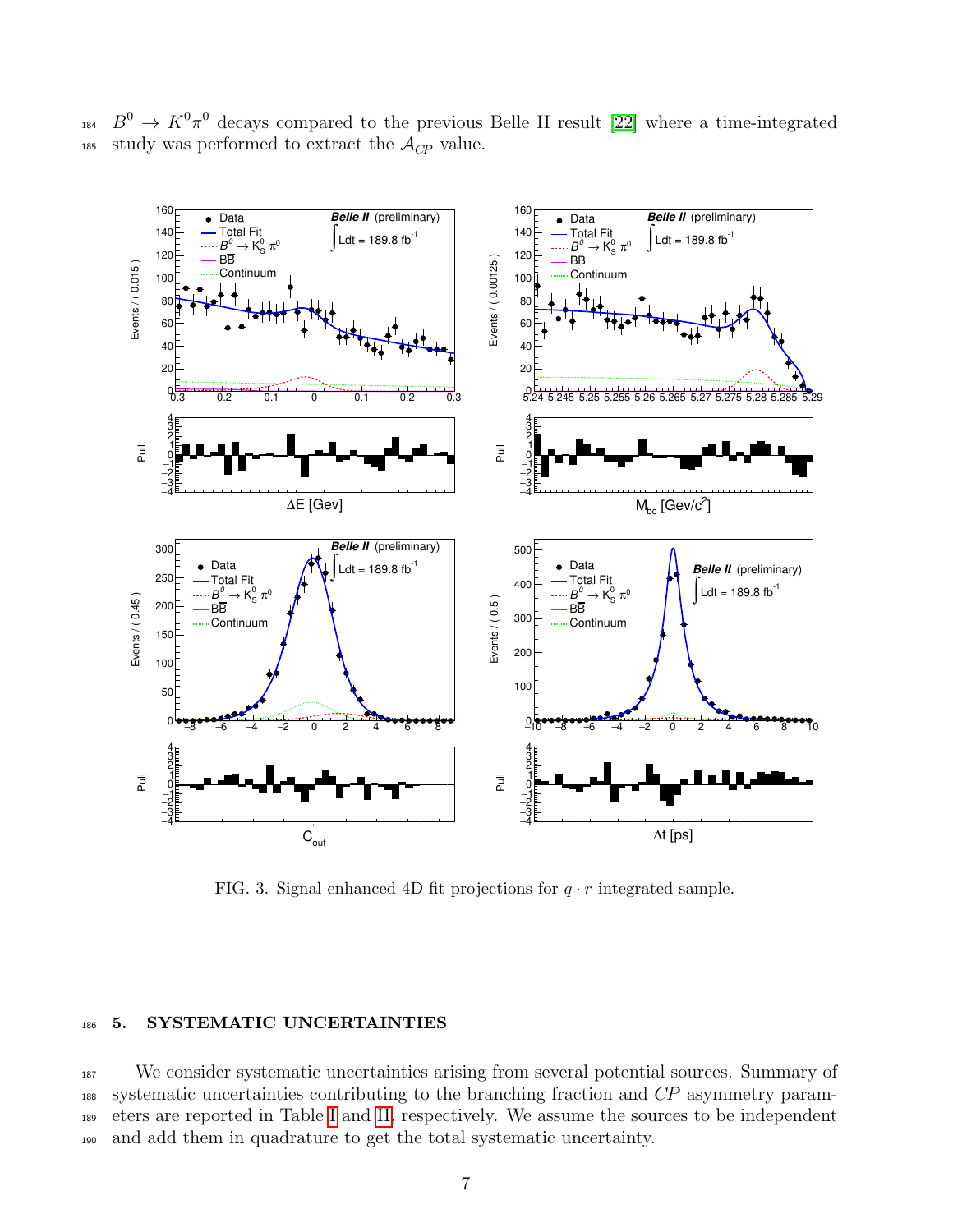### <sup>191</sup> 5.1. Systematic uncertainties for the branching fraction

192 • Tracking efficiency

<sup>193</sup> The systematic uncertainty associated with possible data-MC discrepancies in the <sup>194</sup> reconstruction of charged particles is 0.30% for per track[\[23\]](#page-11-20). We linearly add an uncertainty corresponding to each of the two pion tracks originating from the  $K_s^0$ 195 <sup>196</sup> decay in the signal side.

# $_{{\rm ^{197}}}$   $\quad$   $\bullet$   $K^0_S$  reconstruction efficiency

From a data-MC comparison we observe that the ratio of  $K^0_s$  reconstruction efficiency <sup>199</sup> changes approximately linearly as a function of the flight distance [\[23\]](#page-11-20). We apply an 200 uncertainty of 0.40% for each centimeter of average flight length of the  $K_s^0$  candidate <sup>201</sup> resulting in a 4.2% total systematic uncertainty.

# $_{\rm ^{202}}$   $\qquad$   $\bullet$   $\pi^0$  reconstruction efficiency

 We estimate the systematic uncertainty due to possible data-MC discrepancies in the <sup>204</sup>  $\pi^0$  reconstruction and selection using inclusive decay samples of  $D^0 \to K^-\pi^+\pi^0$  and  $D^0 \to K^- \pi^+$ . The data-MC efficiency ratio is found to be close to unity with an uncertainty of 7.5%, which we allocate as the systematic uncertainty.

# <sup>207</sup> • Continuum suppression efficiency

 We evaluate possible data-simulation discrepancies in the continuum-suppression distributions using the control channel  $B^+ \to \overline{D}^0 (\to K^+ \pi \pi^0) \pi^+$ . Since the ratio of selection efficiency obtained in data and MC is close to 1, the statistical uncertainty (1.6%) on the efficiency ratio is assigned as the systematic uncertainty.

### $_{212}$  •  $B\overline{B}$  pair counting

<sup>213</sup> An overall uncertainty of 3.2% is taken as a systematic uncertainty on the number of <sup>214</sup> BB used [\[24\]](#page-11-21), which includes the uncertainty on  $f^{00}$ , cross section, integrated lumi-<sup>215</sup> nosity, and potential shifts from the peak CM energy during the run periods.

# <sup>216</sup> • Signal and background modeling

<sup>217</sup> The uncertainties due to signal PDF shape are estimated by varying the correction  $\frac{1}{218}$  factors by  $\pm 1\sigma$  of their statistical uncertainty. Similarly, the uncertainties due to back-219 ground PDF shape are calculated by varying all fixed parameters by  $\pm 1\sigma$ , determined <sup>220</sup> from MC component fit.

 $_{221}$  • Possible fit bias

 A potential fit bias is checked by performing an ensemble test comprising 1000 pseu- doexperiments in which signal events are drawn from the corresponding MC sample and background events are generated according to their PDF shapes. We calculate the mean shift of signal yield from the input value and assign it as a systematic uncertainty.

**• Physics parameters** Physics parameters  $\tau_{B}^0$ ,  $\Delta m_d$  and  $\mathcal{S}_{CP}$  are fixed to the world <sup>227</sup> average in CP fit. Therefore, the systematic uncertainty is estimated by varying their 228 error by  $\pm 1\sigma$ .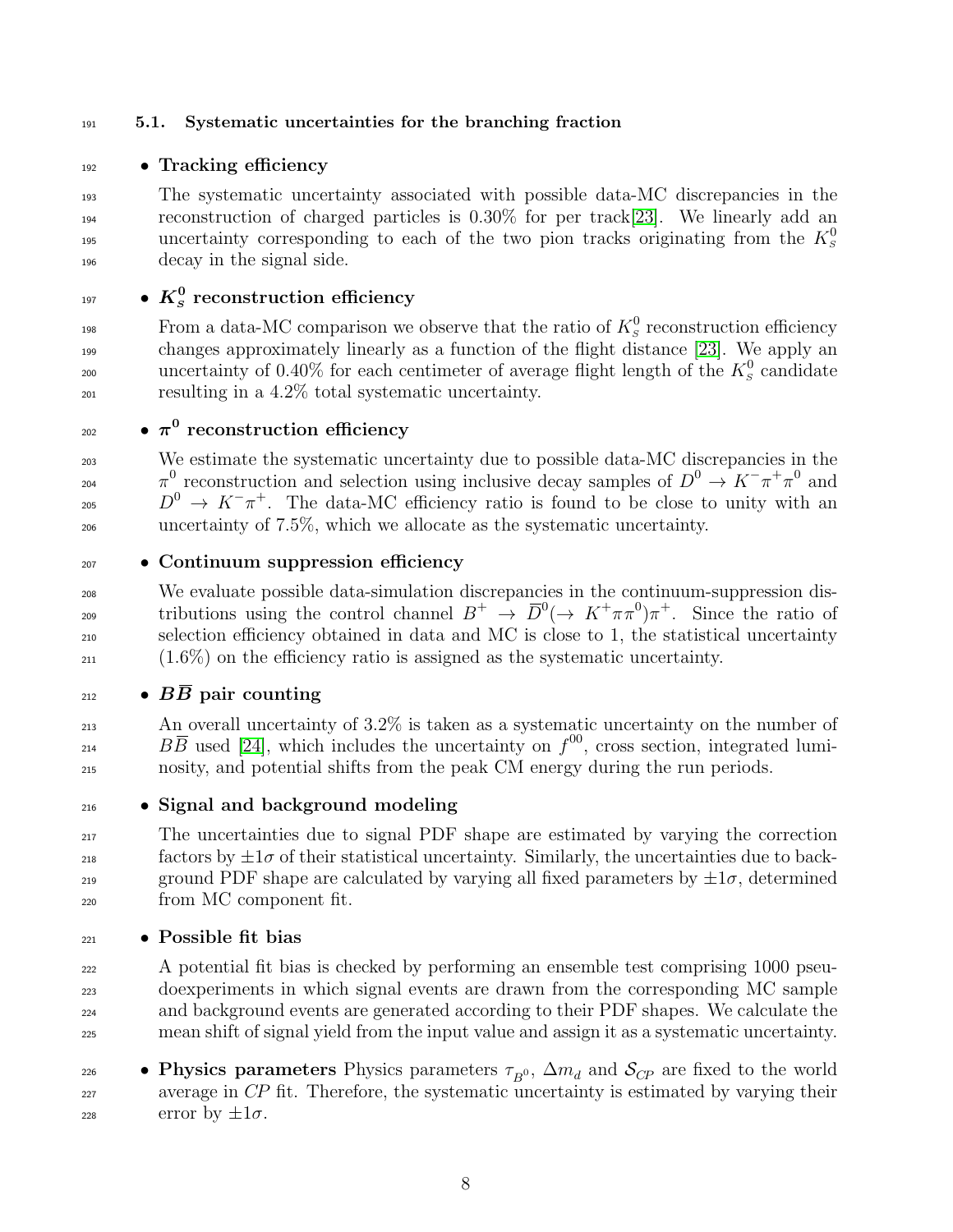| Source                            | $\delta\mathcal{B}(\%$ |
|-----------------------------------|------------------------|
| Tracking efficiency               | 0.6                    |
| $K_s^0$ reconstruction efficiency | 4.2                    |
| $\pi^0$ reconstruction efficiency | 7.0                    |
| Continuum suppression efficiency  | 1.6                    |
| Number of $B\overline{B}$ events  | 3.2                    |
| Signal model                      | 1.0                    |
| Continuum background model        | 0.9                    |
| Possible fit bias                 | 2.0                    |
| Physics parameters                | 0.4                    |
| Total                             | 93                     |

<span id="page-8-0"></span>TABLE I. List of systematic uncertainties contributing to the measured branching fraction.

# 229 5.2. Systematic uncertainties on the  $\mathcal{A}_{CP}$

# $_{230}$  • Flavor tagging

<sup>231</sup> Systematic error due to uncertainties in the wrong tag fractions is estimated by varying  $232$  the parameters individually for each r region within its statistical and systematical <sup>233</sup> variations.

# <sup>234</sup> • Resolution function

<sup>235</sup> Systematic error due to uncertainties in the resolution function is estimated by varying each resolution parameter obtained from data by  $\pm 1\sigma$  considering both of statistical <sup>237</sup> and systematical variations.

• Physics parameters Physics parameters  $\tau_{B}^0$ ,  $\Delta m_d$  and  $\mathcal{S}_{CP}$  are fixed to the world <sup>239</sup> average in CP fit. Therefore, the systematic uncertainty is estimated by varying their 240 error by  $\pm 1\sigma$ .

 $_{241}$  • B decay background asymmetry

 $242$  In the nominal fit, we assume the charmless  $B$  decay background to be  $CP$  symmetric. <sup>243</sup> However, there could be a nontrivial asymmetry arising due to this component. To take such possibility into account, we use an alternative  $\Delta t$  PDF given by

$$
P_{B\overline{B}}(\Delta t, q) = \frac{e^{-|\Delta t|/\tau_{B^0}}}{4\tau_{B^0}} [1 + q\{\mathcal{A}_{CP}\cos(\Delta m_d \Delta t) + \mathcal{S}_{CP}\sin(\Delta m_d \Delta t)\}] \otimes R_{B\overline{B}}, \tag{7}
$$

<sup>245</sup> instead of RooDecayPDF. We perform two different fits by setting  $S_{CP}$  to either  $+1$  or <sup>246</sup>  $-1$  and  $\mathcal{A}_{CP} = 0.0$ . We then calculate the deviations in  $\mathcal{A}_{CP}$  and  $\mathcal{S}_{CP}$  values from the  $_{247}$  nominal fit. These deviations are assigned as a systematic uncertainty due to  $B$  decay background asymmetry. We estimate this systematic in  $B^0 \to J/\psi K^0_S$  data itself.

 $_{249}$  • Possible fit bias

<sup>250</sup> A potential fit bias is checked by performing an ensemble test comprising 1000 pseu-<sup>251</sup> doexperiments in which signal events are drawn from the corresponding MC sample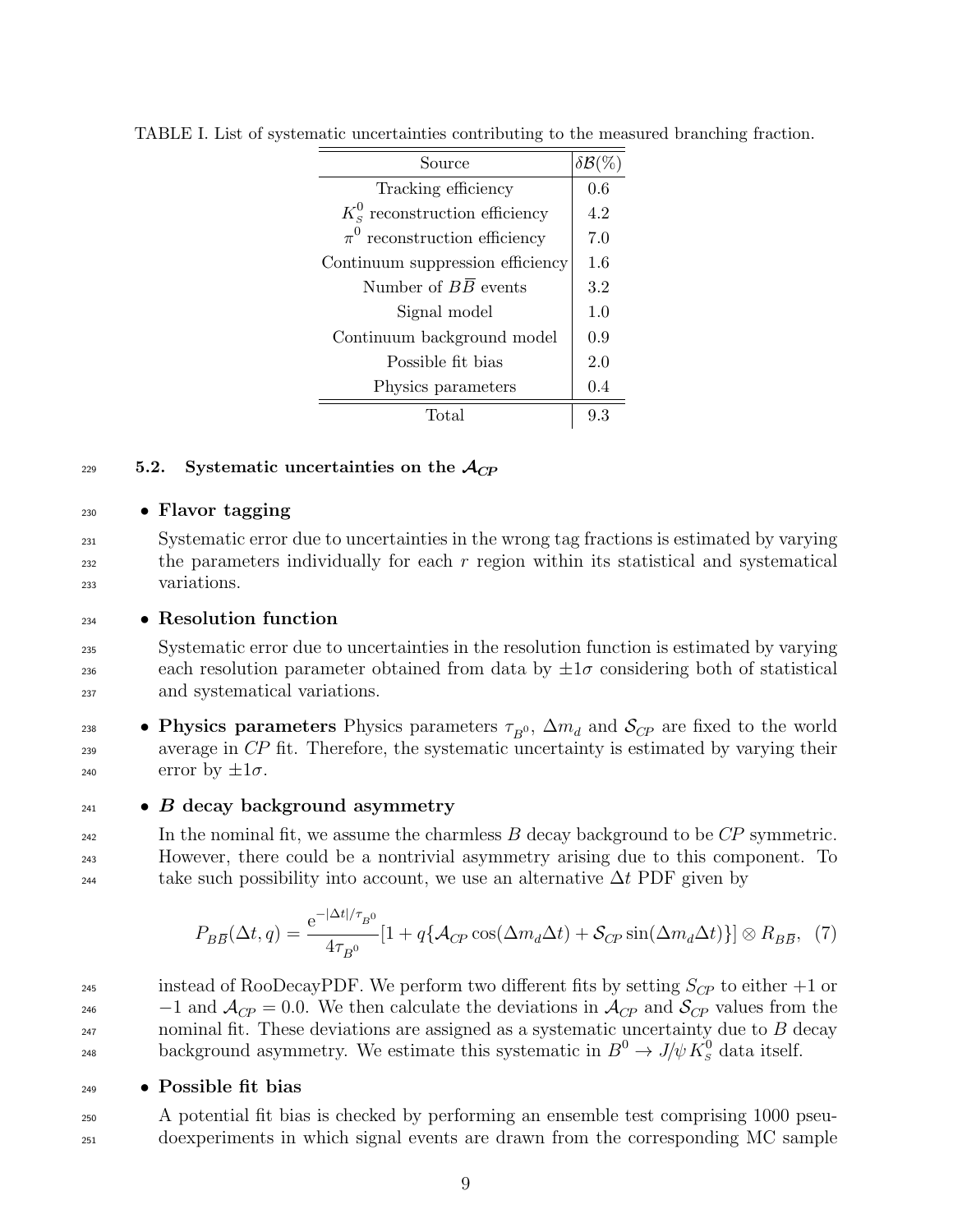| 252        | and background events are generated according to their PDF shapes. We calculate                                                |
|------------|--------------------------------------------------------------------------------------------------------------------------------|
| 253<br>254 | the mean shift of $\mathcal{A}_{CP}$ and $\mathcal{S}_{CP}$ from the input value and assign it as a systematic<br>uncertainty. |
| 255        | • Tag-side interference                                                                                                        |
| 256        | Systematic uncertainties arises due to the tag-side interference is taken from Ref. [25].                                      |
| 257        | • Signal and background modeling                                                                                               |
| 258        | The uncertainties due to signal and background PDF shape are estimated in a manner                                             |
| 259        | similar to the branching fraction case.                                                                                        |
| 260        | • Vertex reconstruction (including VXD misalighnment)                                                                          |

<sup>261</sup> The systemaric uncertainty is taken from Ref. [\[26\]](#page-11-23).

<span id="page-9-0"></span>

| Source                       |       |
|------------------------------|-------|
| Flavor tagging               | 0.040 |
| Resolution function          | 0.050 |
| Physics parameter            | 0.021 |
| B decay background asymmetry | 0.002 |
| Possible fit bias            | 0.010 |
| Tag-side interference        | 0.008 |
| Background modeling          | 0.004 |
| Signal modeling              | 0.015 |
| Vertex reconstruction        | 0.033 |
| Total                        |       |

TABLE II. List of systematic uncertainties contributing to  $\mathcal{A}_{CP}$ .

### 262 6. RESULT AND SUMMARY

<sup>263</sup> We report measurements of the branching fraction and direct  $CP$  asymmetry  $(A_{CP})$ based on 189.8 fb<sup>-1</sup> data sample collected at the  $\Upsilon(4S)$  resonance by the Belle II detector. 265 The observed signal yield is  $135^{+16}_{-15}$ . We measure  $\mathcal{A}_{CP} = -0.41^{+0.30}_{-0.32}$  (stat)  $\pm 0.08$  (syst) and 266  $\mathcal{B}(B^0 \to K^0 \pi^0) = [11.0 \pm 1.2 \text{(stat)} \pm 1.0 \text{(syst)}] \times 10^{-6}$ . This is the first measurement of <sup>267</sup>  $\mathcal{A}_{CP}$  in  $B^0 \to K^0 \pi^0$  decays reported by Belle II with a time-dependent CP violation analysis <sup>268</sup> framework. The results agree with previous determinations and show a detector performance <sup>269</sup> comparable with the best Belle results.

### <sup>270</sup> 7. ACKNOWLEDGEMENT

<sup>271</sup> We thank the SuperKEKB group for the excellent operation of the accelerator; the KEK <sup>272</sup> cryogenics group for the efficient operation of the solenoid; the KEK computer group for on-<sup>273</sup> site computing support; and the raw-data centers at BNL, DESY, GridKa, IN2P3, and INFN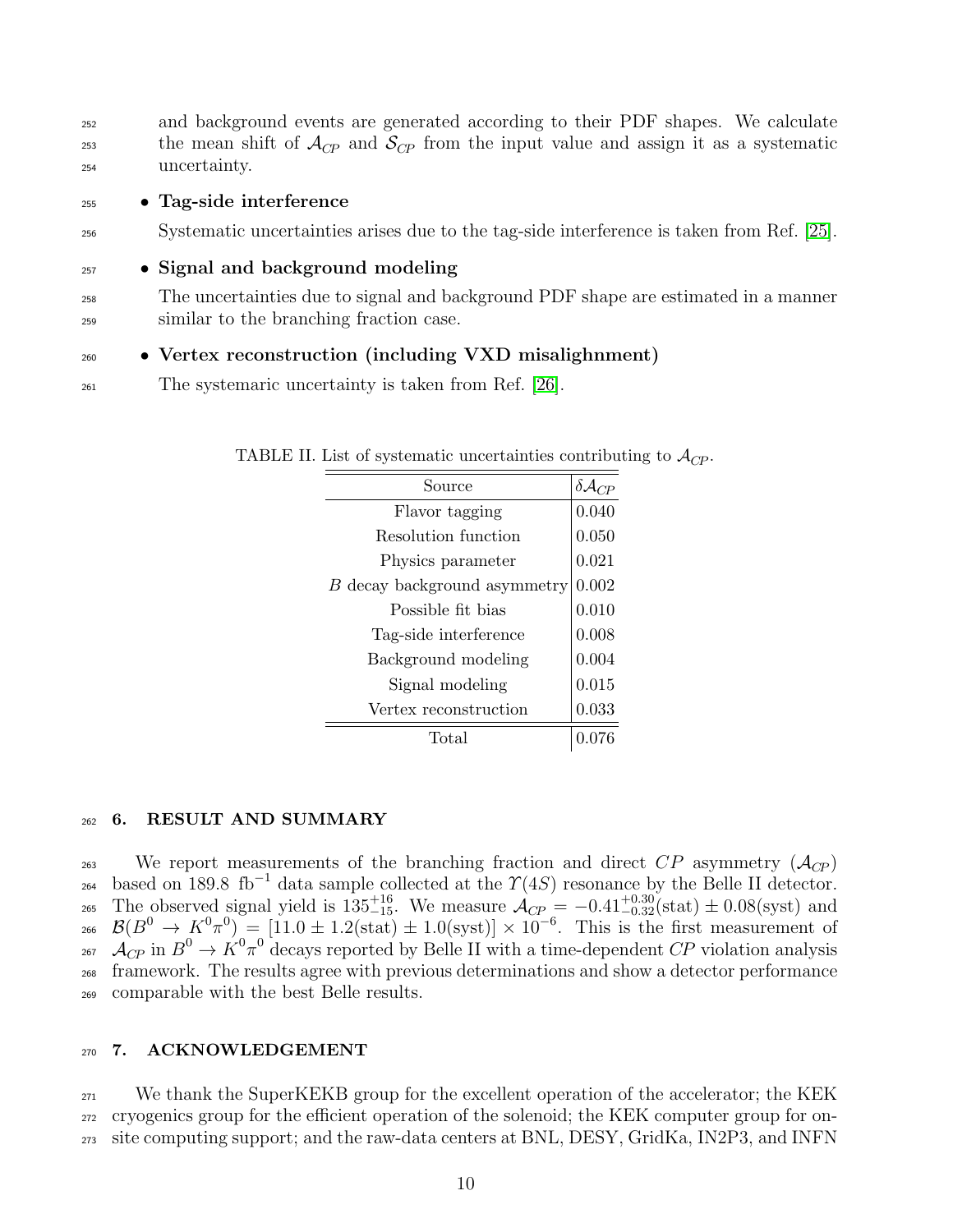for off-site computing support. This work was supported by the following funding sources: Science Committee of the Republic of Armenia Grant No. 20TTCG-1C010; Australian Research Council and research grant Nos. DP180102629, DP170102389, DP170102204, DP150103061, FT130100303, FT130100018, and FT120100745; Austrian Federal Ministry of Education, Science and Research, Austrian Science Fund No. P 31361-N36, and Horizon 2020 ERC Starting Grant no. 947006 "InterLeptons"; Natural Sciences and Engineering Research Council of Canada, Compute Canada and CANARIE; Chinese Academy of Sci- ences and research grant No. QYZDJ-SSW-SLH011, National Natural Science Foundation of China and research grant Nos. 11521505, 11575017, 11675166, 11761141009, 11705209, and 11975076, LiaoNing RevitaJHEP 10 (2014) 165lization Talents Program under contract No. XLYC1807135, Shanghai Municipal Science and Technology Committee under contract No. 19ZR1403000, Shanghai Pujiang Program under Grant No. 18PJ1401000, and the CAS Center for Excellence in Particle Physics (CCEPP); the Ministry of Education, Youth and Sports of the Czech Republic under Contract No. LTT17020 and Charles University grants SVV 260448 and GAUK 404316;

 European Research Council, 7th Framework PIEF-GA-2013-622527, Horizon 2020 ERC- Advanced Grants No. 267104 and 884719, Horizon 2020 ERC-Consolidator Grant No. 819127, Horizon 2020 Marie Sklodowska-Curie grant agreement No. 700525 'NIOBE,' and Horizon 2020 Marie Sklodowska-Curie RISE project JENNIFER2 grant agreement No. 822070 (European grants); L'Institut National de Physique Nucl´eaire et de Physique des Particules (IN2P3) du CNRS (France); BMBF, DFG, HGF, MPG, and AvH Foundation (Germany); Department of Atomic Energy under Project Identification No. RTI 4002 and Department of Science and Technology (India); Israel Science Foundation grant No. 2476/17, United States-Israel Binational Science Foundation grant No. 2016113, and Israel Ministry of Science grant No. 3-16543; Istituto Nazionale di Fisica Nucleare and the research grants BELLE2; Japan Society for the Promotion of Science, Grant-in-Aid for Scientific Research grant Nos. 16H03968, 16H03993, 16H06492, 16K05323, 17H01133, 17H05405, 18K03621, 18H03710, 18H05226, 19H00682, 26220706, and 26400255, the National Institute of Infor- matics, and Science Information NETwork 5 (SINET5), and the Ministry of Education, Culture, Sports, Science, and Technology (MEXT) of Japan;

 National Research Foundation (NRF) of Korea Grant Nos. 2016R1D1A1B01010135, 2016R1D1A1B02012900, 2018R1A2B3003643, 2018R1A6A1A06024970, 2018R1D1A1B- 07047294, 2019K1A3A7A09033840, and 2019R1I1A3A01058933, Radiation Science Re- search Institute, Foreign Large-size Research Facility Application Supporting project, the Global Science Experimental Data Hub Center of the Korea Institute of Science and Tech- nology Information and KREONET/GLORIAD; Universiti Malaya RU grant, Akademi Sains Malaysia and Ministry of Education Malaysia; Frontiers of Science Program contracts FOINS-296, CB-221329, CB-236394, CB-254409, and CB-180023, and SEP-CINVESTAV research grant 237 (Mexico); the Polish Ministry of Science and Higher Education and the National Science Center; the Ministry of Science and Higher Education of the Russian Federation, Agreement 14.W03.31.0026, and the HSE University Basic Research Program, Moscow; University of Tabuk research grants S-0256-1438 and S-0280-1439 (Saudi Arabia); Slovenian Research Agency and research grant Nos. J1-9124 and P1-0135;

 Agencia Estatal de Investigacion, Spain grant Nos. FPA2014-55613-P and FPA2017- 84445-P, and CIDEGENT/2018/020 of Generalitat Valenciana; Ministry of Science and Technology and research grant Nos. MOST106-2112-M-002-005-MY3 and MOST107- 2119-M-002-035-MY3, and the Ministry of Education (Taiwan); Thailand Center of Ex